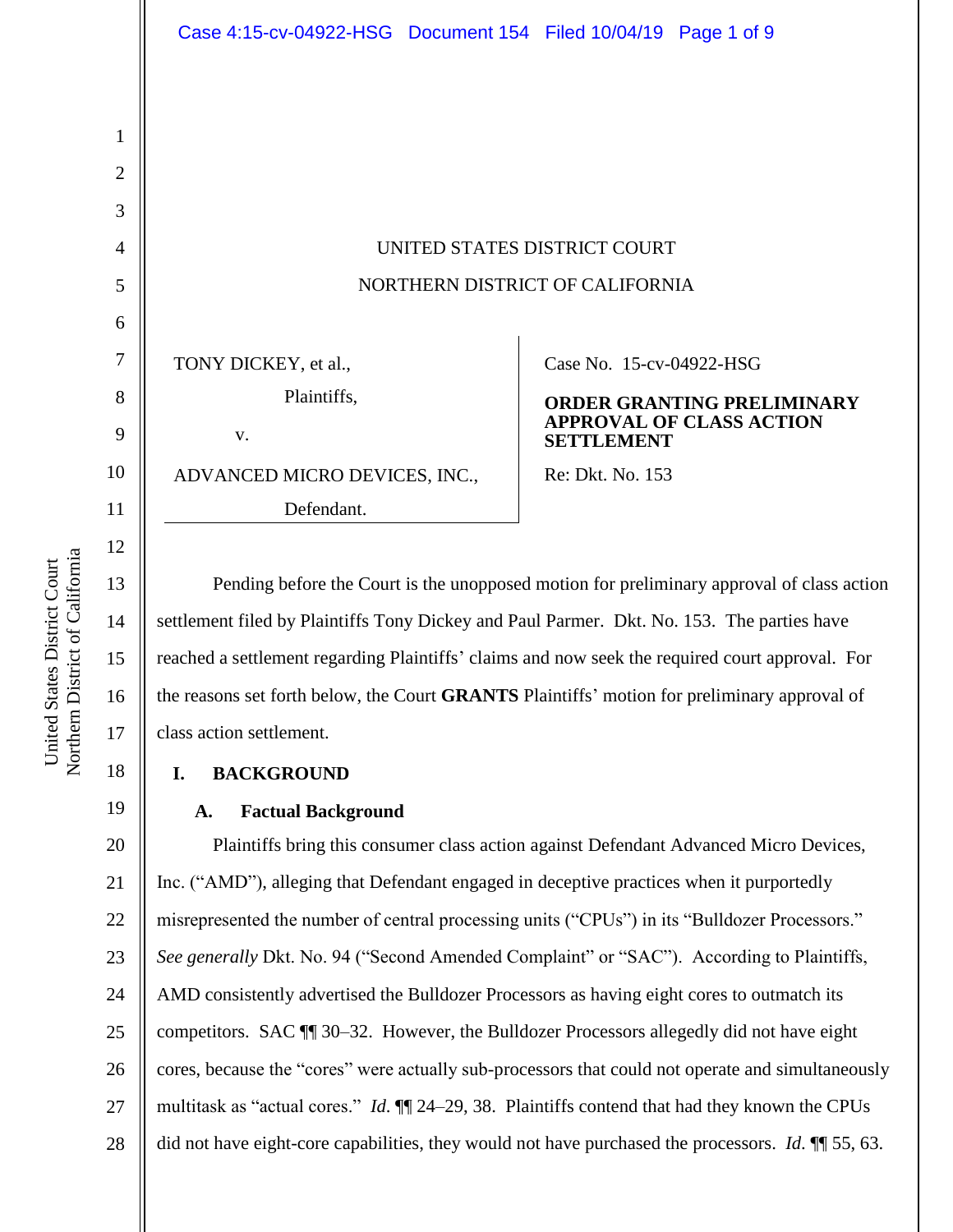1

2

3

4

5

6

7

8

9

10

11

12

13

14

15

United States District Court

United States District Court

16

17

18

19

20

21

22

23

Based on those facts, the SAC asserts the following six causes of action: (1) California's Consumer Legal Remedies Act, Cal. Civ. Code §§ 1750 *et seq*.; (2) California's Unfair Competition Law, Cal. Bus. & Prof. Code §§ 17200 *et seq*.; (3) California's False Advertising Law, Cal. Bus. & Prof. Code §§ 17500 *et seq*.; (4) fraud in the inducement; (5) breach of express warranties; and (6) negligent misrepresentation. SAC  $\P$  76–147.

## **B. Procedural History**

Plaintiff Tony Dickey initially filed this action on October 26, 2015. Dkt. No. 1. The original complaint asserted the same causes of action as the SAC, plus an additional unjust enrichment claim. *See generally id*. Defendant moved to dismiss the complaint, and the Honorable Ronald M. Whyte granted Defendant's motion on April 7, 2016. Dkt. No. 46.

On May 5, 2016, Plaintiff Dickey and newly-added Plaintiff Paul Parmer filed their first amended complaint, removing the claim for unjust enrichment while realleging all the other causes of action. *See generally* Dkt. No. 50. Defendant again moved to dismiss the first amended complaint, and Judge Whyte granted Defendant's motion to dismiss with leave to amend. Dkt. No. 71. The case was reassigned to this Court on November 3, 2016. Dkt. No. 72. Plaintiffs filed the operative SAC on November 21, 2016, and Defendant moved to dismiss. Dkt. No. 78. The Court granted Defendant's motion to dismiss Plaintiffs' claims for injunctive relief, but otherwise denied the motion. Dkt. No. 96.

On March 27, 2018, Plaintiffs filed a motion for class certification. Dkt. No. 118. The Court granted the motion, certifying the following class:

> All individuals who purchased one or more of the following AMD computer chips either  $(1)$  while residing in California or  $(2)$  after visiting the AMD.com website: FX-8120, FX-8150, FX-8320, FX-8350, FX-8370, FX-9370, and FX-9590.

24 25 26 27 Dkt. No. 135 at 13. The Court appointed the Named Plaintiffs Dickey and Parmer to represent the class and appointed their attorneys at Edelson PC as Class Counsel. *Id*. On January 31, 2019, Defendant filed a petition in the Court of Appeals for permission to appeal the Court's class certification order, and the petition was denied. Dkt. Nos. 138, 148.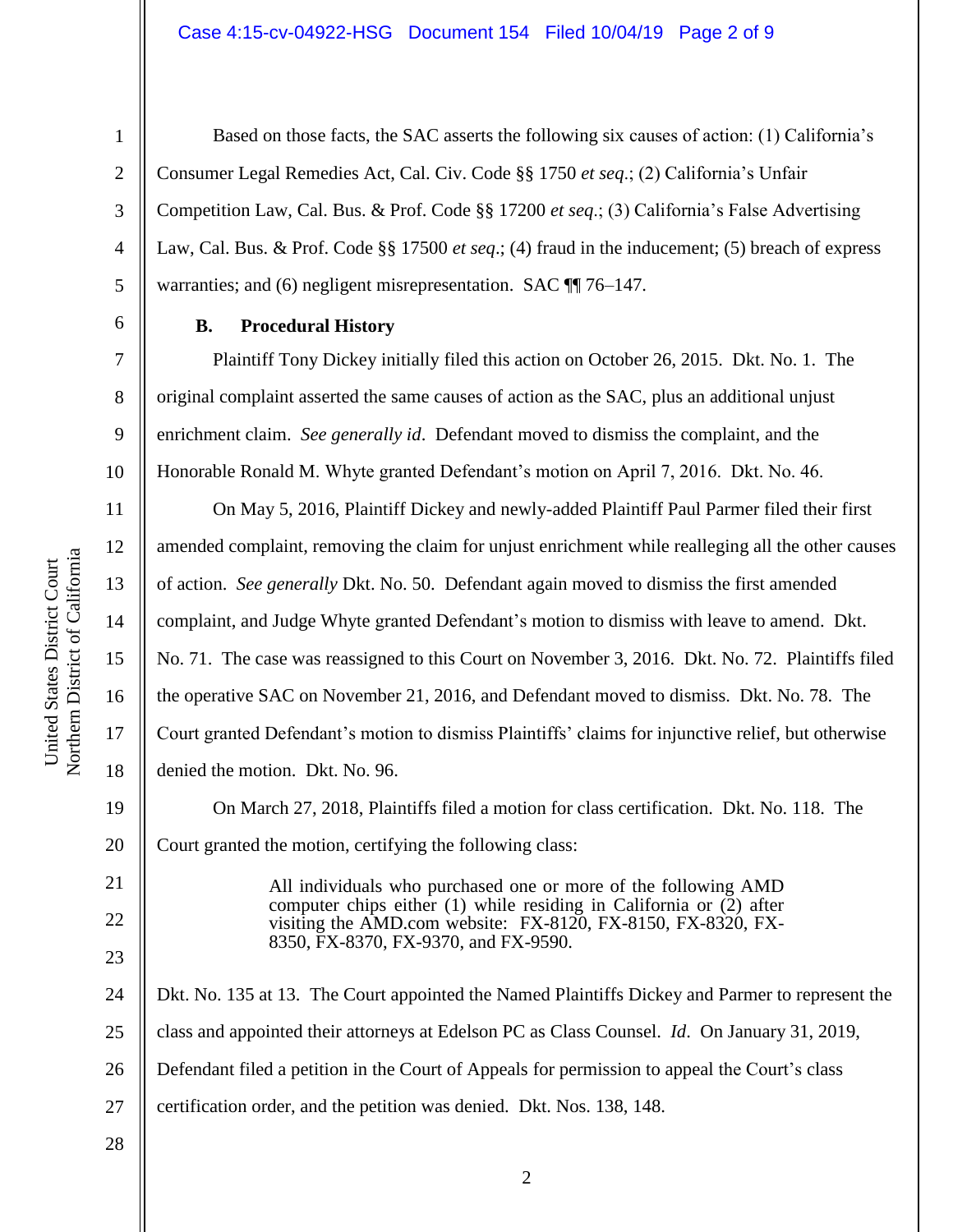4

5

6

7

8

9

10

11

12

27

28

1

The parties participated in a mediation session before the Honorable James F. Holderman (Ret.) of JAMS in May 2019. Dkt. No. 146. They were able to reach an agreement in principle to settle the case on a class-wide basis, and agreed to stay any pretrial and trial deadlines. *Id*. Plaintiff moved for preliminary approval on August 23, 2019. Dkt. No. 153.

## **C. Settlement Agreement**

Following extensive formal discovery and with the assistance of a mediator, the parties entered into a settlement agreement on August 9, 2019. Dkt. No. 152-1 ("SA"). The key terms are as follows:

Class Definition: The Settlement Class is defined as:

[A]ll Persons who purchased one or more of the following AMD computer chips either  $(1)$  while residing in California or  $(2)$  after visiting the AMD.com website: FX-8120, FX-8150, FX-8320, FX-8350, FX-8370, FX-9370, and FX-9590.

13 14 15 16 17 18 19 20 21 22 23 24 25 26 SA ¶ 1.28. Excluded from the Class are any Judges or Magistrate Judges presiding over this action and their family members; Defendant, Defendant's subsidiaries, parent companies, successors, predecessors, and any entity in which the Defendant or its parent has a controlling interest and their current or former officers, directors, and employees; persons who properly execute and timely file a request for exclusion; and the legal representatives, successors, or assigns of any such excluded persons. *Id.* Settlement Benefits: Defendant will make a \$12,100,000 non-reversionary payment. *Id*. ¶ 1.30. The settlement payment includes settlement payments to Class Members, settlement administrative expenses estimated between \$350,000–\$700,000, incentive awards, and any attorneys' fees and costs awards. *Id*. ¶¶ 1.26, 1.30, 8.1, 8.3. Individual settlement amounts are estimated to average approximately \$37.50 per purchased processor. Dkt. No. 153-1 ¶ 10. Release: All settlement class members will release: any and all actual, potential, filed, known or unknown, fixed or contingent, claimed or unclaimed, suspected or unsuspected, claims, demands, liabilities, rights, causes of action, contracts or agreements, extracontractual claims, damages, punitive, exemplary or multiplied

3

damages, expenses, costs, attorneys' fees and or obligations (including "Unknown Claims," as defined below), whether in law or in equity, accrued or unaccrued, direct, individual or representative,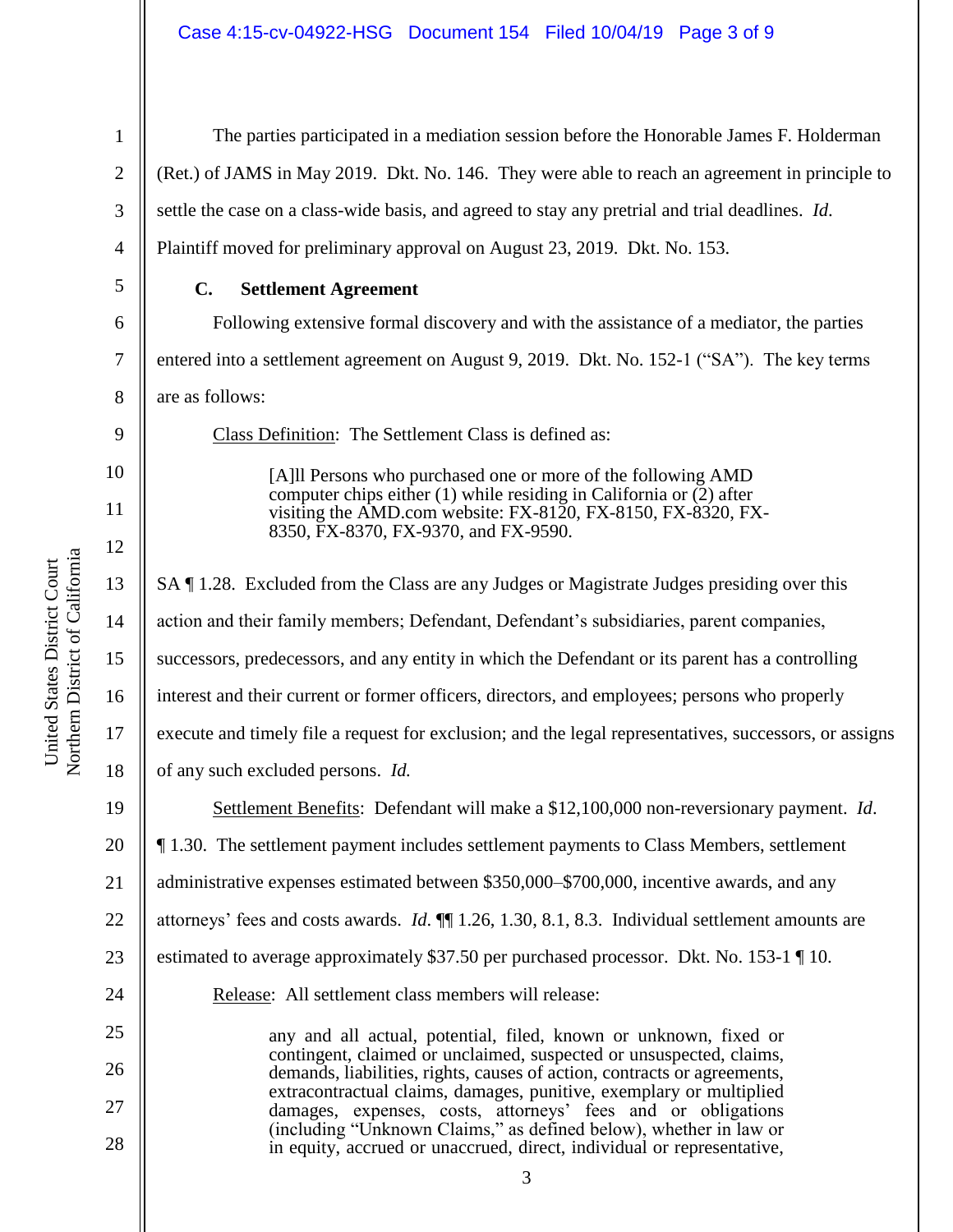of every nature and description whatsoever, whether based on California's Unfair Competition Law, California's False Advertising Law, California's Consumer Legal Remedies Act, or on claims of fraudulent inducement, breach of express warranty, or negligent misrepresentation, or other federal, state, local, statutory or common law or any other law, rule or regulation, against the Released Parties, or any of them, arising out of any marketing materials, advertising, descriptions, facts, transactions, events, matters, occurrences, acts, disclosures, statements, representations, omissions or failures to act regarding the number of cores in AMD's FX-8120, FX-8150, FX-8320, FX-8350, FX-8370, FX-9370, and FX-9590 processors, including all claims that were brought or could have been brought in the Action relating to representations about those CPUs.

SA ¶ 1.23. "Unknown Claims" mean claims:

that could have been raised in the Action and that any or all of the Releasing Parties do not know or suspect to exist, which, if known by him or her, might affect his or her agreement to release the Released Parties or the Released Claims or might affect his or her decision to agree, object or not to object to the Settlement.

*Id*. ¶ 1.32.

1

2

3

4

5

6

7

8

9

10

11

12

13

14

15

16

17

18

19

20

21

22

23

24

Class Notice: A third-party settlement administrator will send class notices via U.S. mail and/or email based on information provided by certain third-party resellers of the AMD processors at issue. *Id*. ¶ 4.1. The settlement administrator will also implement a digital media campaign targeting approximately 6,713,000 potential purchasers. Dkt. No. 153-3 ¶¶ 25–29. The notice will include: the nature of the action, a summary of the settlement terms, and instructions on how to object to and opt out of the settlement, including relevant deadlines. SA ¶¶ 1.16, 4.2; Dkt. No. 152-1, Exs. C, D.

Opt-Out Procedure: The deadline for a class member to submit a request for exclusion is forty-five (45) days after the Notice Date and no sooner than fourteen (14) days after papers supporting a fee award are filed with the Court and posted to the settlement website. SA ¶ 1.18.

Incentive Award: The Named Plaintiffs will apply for incentive awards of no more than \$7,500. *Id*. ¶ 8.3.

25 26 Attorneys' Fees and Costs: Class Counsel will file an application for attorneys' fees not to exceed one third of the settlement fund (\$3,630,000), as well as costs. *Id*. ¶ 8.1.

27

//

//

28

Northern District of California Northern District of California United States District Court United States District Court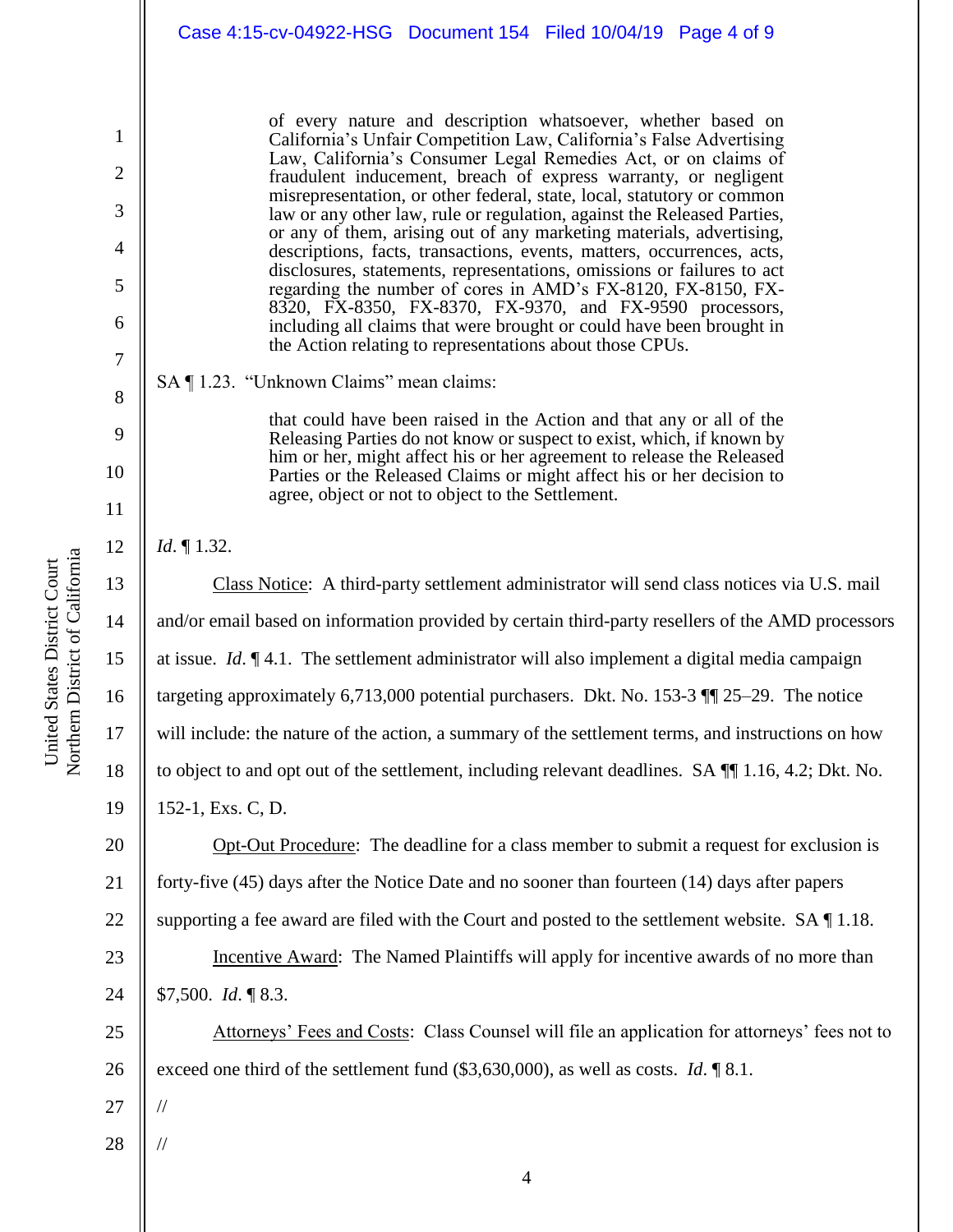#### **II. CLASS CERTIFICATION**

Because no facts that would affect the Court's reasoning have changed since the Court approved the class on January 17, 2019, this order incorporates by reference its prior analysis under Rules 23(a) and (b) as set forth in the order certifying the class. 1 *See* Dkt. No 135. In addition, the Court incorporates its previous analysis appointing Plaintiffs as class representatives, and Edelson PC as Class Counsel. *Id.* at 13.

## **III. PRELIMINARY SETTLEMENT APPROVAL**

#### **A. Legal Standard**

Federal Rule of Civil Procedure 23(e) provides that "[t]he claims, issues, or defenses of a certified class—or a class proposed to be certified for purposes of settlement— may be settled . . . only with the court's approval." Fed. R. Civ. P. 23(e). "The purpose of Rule 23(e) is to protect the unnamed members of the class from unjust or unfair settlements affecting their rights." *In re Syncor ERISA Litig.*, 516 F.3d 1095, 1100 (9th Cir. 2008). Accordingly, before a district court approves a class action settlement, it must conclude that the settlement is "fundamentally fair, adequate and reasonable." *In re Heritage Bond Litig.*, 546 F.3d 667, 674–75 (9th Cir. 2008).

Where the parties reach a class action settlement prior to class certification, district courts apply "'a higher standard of fairness' and 'a more probing inquiry than may normally be required under Rule 23(e).'" *Dennis v. Kellogg Co.*, 697 F.3d 858, 864 (9th Cir. 2012) (citation omitted). However, because the Court certified the class here prior to settlement, the Court need not apply this heightened standard.

21 22 23 24 Courts may preliminarily approve a settlement and direct notice to the class if the proposed settlement: (1) appears to be the product of serious, informed, non-collusive negotiations; (2) does not grant improper preferential treatment to class representatives or other segments of the class; (3) falls within the range of possible approval; and (4) has no obvious deficiencies. *In re Lenovo* 

25

 $\overline{a}$ 

1

2

3

4

5

6

7

8

9

10

11

12

13

14

15

16

17

18

19

<sup>26</sup> 27 28  $1$  The Court notes that the only difference between the certified class and settlement class is that the certified class included "all individuals," whereas the settlement class includes "all persons." *Compare Dkt. No.* 135 at 14 *with SA*  $\P$  1.28. This change is to permit businesses to participate in the settlement. Dkt. No. 153 at 8. The Court finds that this difference is not material such that it would change its initial class certification analysis.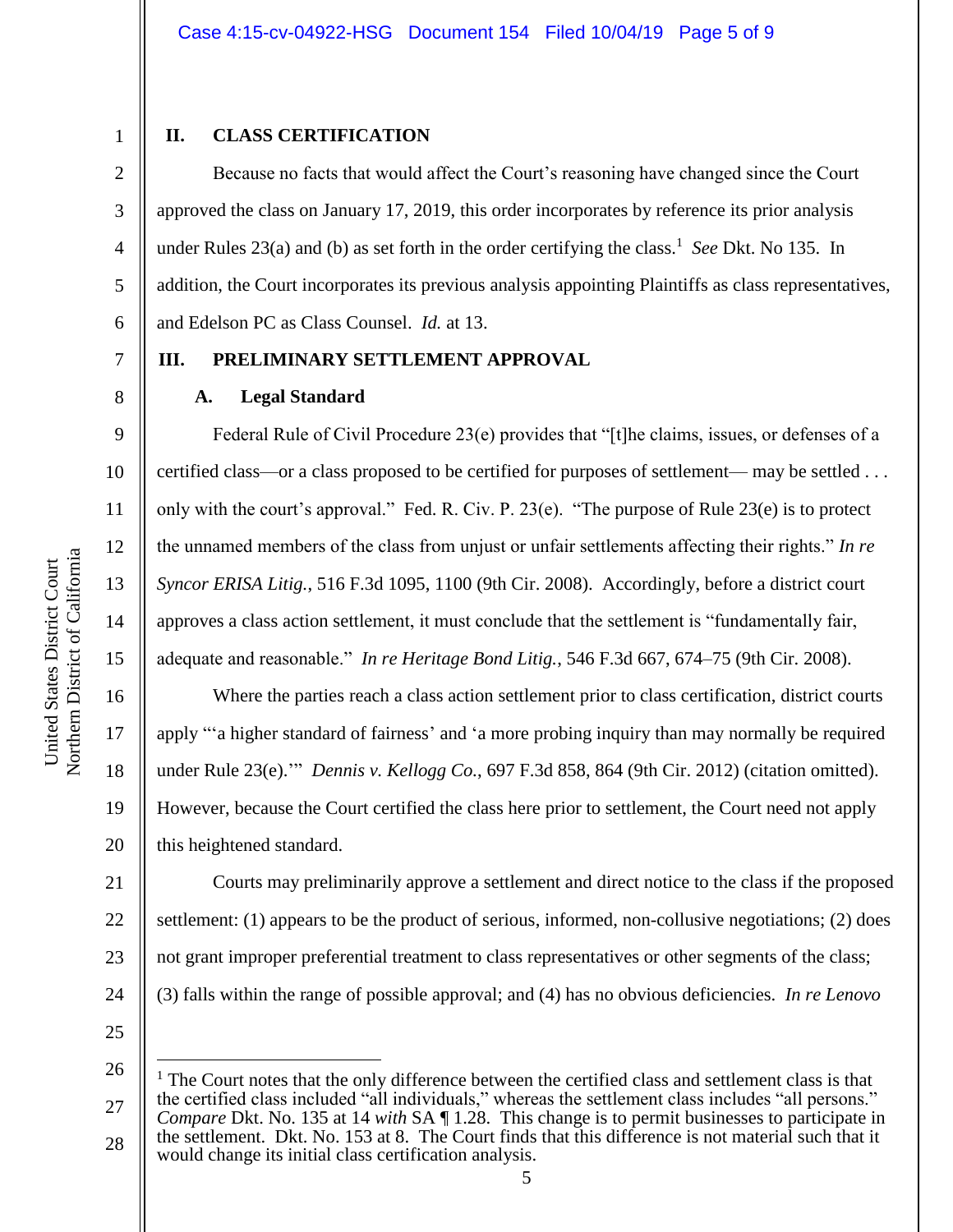1 2 3 4 *Adware Litig.*, No. 15-MD-02624-HSG, 2018 WL 6099948, at \*7 (N.D. Cal. Nov. 21, 2018) (citation omitted). Courts lack the authority, however, to "delete, modify or substitute certain provisions. The settlement must stand or fall in its entirety." *Hanlon v. Chrysler Corp.*, 150 F.3d 1011, 1026 (9th Cir. 1998).

**B. Analysis**

5

6

7

8

9

10

11

12

13

14

15

16

17

18

19

20

21

22

23

#### **i. Settlement Process**

The first factor the Court considers is the means by which the parties settled the action. "An initial presumption of fairness is usually involved if the settlement is recommended by class counsel after arm's-length bargaining." *Lenovo*, 2018 WL 6099948, at \*7 (citation and quotations omitted).

Here, Class Counsel believes, after significant discovery, class certification, and mediation, that the settlement is fair, adequate, and reasonable. *See* Dkt. No. 153 at 10; Dkt. No. 153-1 ¶¶ 3– 10. Based on the record, the Court agrees that the nature of the settlement process conducted by the parties weighs in favor of preliminary approval.

## **ii. Preferential Treatment**

The Court next considers whether the settlement agreement provides preferential treatment to any class member. The Ninth Circuit has instructed that district courts must be "particularly vigilant" for signs that counsel have allowed the "self-interests" of "certain class members to infect negotiations." *In re Bluetooth Headset Prods. Liab. Litig.*, 654 F.3d 935, 947 (9th Cir. 2011). For that reason, courts in this district have consistently stated that preliminary approval of a class action settlement is inappropriate where the proposed agreement "improperly grant[s] preferential treatment to class representatives." *Lenovo*, 2018 WL 6099948, at \*8 (citation and quotations omitted).

24 25 26 27 28 Although the Settlement Agreement authorizes Plaintiffs Dickey and Palmer to seek incentive awards of no more than \$7,500 for their roles as Named Plaintiffs in this lawsuit, *see* SA ¶ 8.3, the Court will ultimately determine whether they are entitled to such an award and the reasonableness of the amount requested. Incentive awards "are intended to compensate class representatives for work done on behalf of the class, to make up for financial or reputational risk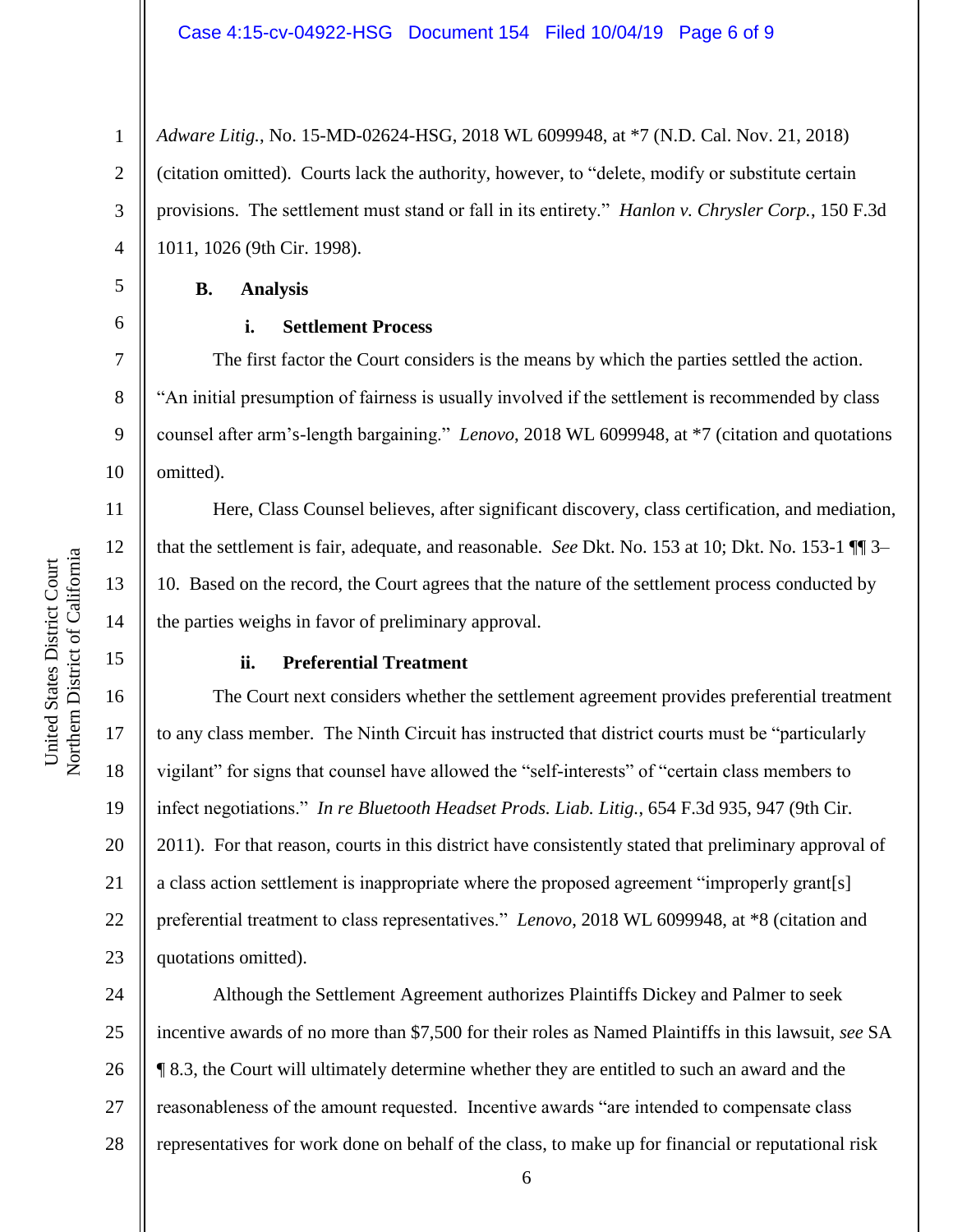#### Case 4:15-cv-04922-HSG Document 154 Filed 10/04/19 Page 7 of 9

undertaken in bringing the action." *Rodriguez v. West Publ'g Corp.*, 563 F.3d 948, 958–59 (9th Cir. 2009). Plaintiffs must provide sufficient evidence to allow the Court to evaluate Plaintiffs' award "individually, using 'relevant factors includ[ing] the actions the plaintiff has taken to protect the interests of the class, the degree to which the class has benefitted from those actions, . . . [and] the amount of time and effort the plaintiff expended in pursuing the litigation . . . .'" *Stanton v. Boeing Co.*, 327 F.3d 938, 977 (9th Cir. 2003) (citation omitted). The Court will consider the evidence presented at the final fairness hearing and evaluate the reasonableness of any incentive award request. Nevertheless, because incentive awards are not per se unreasonable, the Court finds that this factor weighs in favor of preliminary approval. *See Rodriguez*, 563 F.3d at 958 (finding that "[i]ncentive awards are fairly typical in class action cases" and "are discretionary" (emphasis omitted)).

#### **iii. Settlement within Range of Possible Approval**

The third factor that the Court considers is whether the settlement is within the range of possible approval. To evaluate whether the settlement amount is adequate, "courts primarily consider plaintiffs' expected recovery balanced against the value of the settlement offer." *Lenovo*, 2018 WL 6099948, at \*8. This requires the Court to evaluate the strength of Plaintiff's case.

Here, assuming a 20% claims rate, Plaintiffs estimate that Class Members will recover approximately \$37.50 per purchased processor, and the total settlement amount constitutes approximately 20% of Plaintiffs' estimated maximum possible recovery at trial. Dkt. No. 153-1 ¶¶ 8–10; Dkt. No. 153 at 12. Plaintiffs acknowledge that there is substantial risk they would face in continuing to litigate this case, such as proceeding past a motion for summary judgment, maintaining class treatment, and prevailing at trial. Dkt. No. 153 at 11. The Court finds that the settlement amount, given these risks, weighs in favor of granting preliminary approval.

24

## **iv. Obvious Deficiencies**

25 26 27 The fourth and final factor that the Court considers is whether there are obvious deficiencies in the settlement agreement. The Court finds no obvious deficiencies, and therefore finds that this factor weighs in favor of preliminary approval.

28

Northern District of California Northern District of California United States District Court United States District Court

1

2

3

4

5

6

7

8

9

10

11

12

13

14

15

16

17

18

19

20

21

22

23

\* \* \*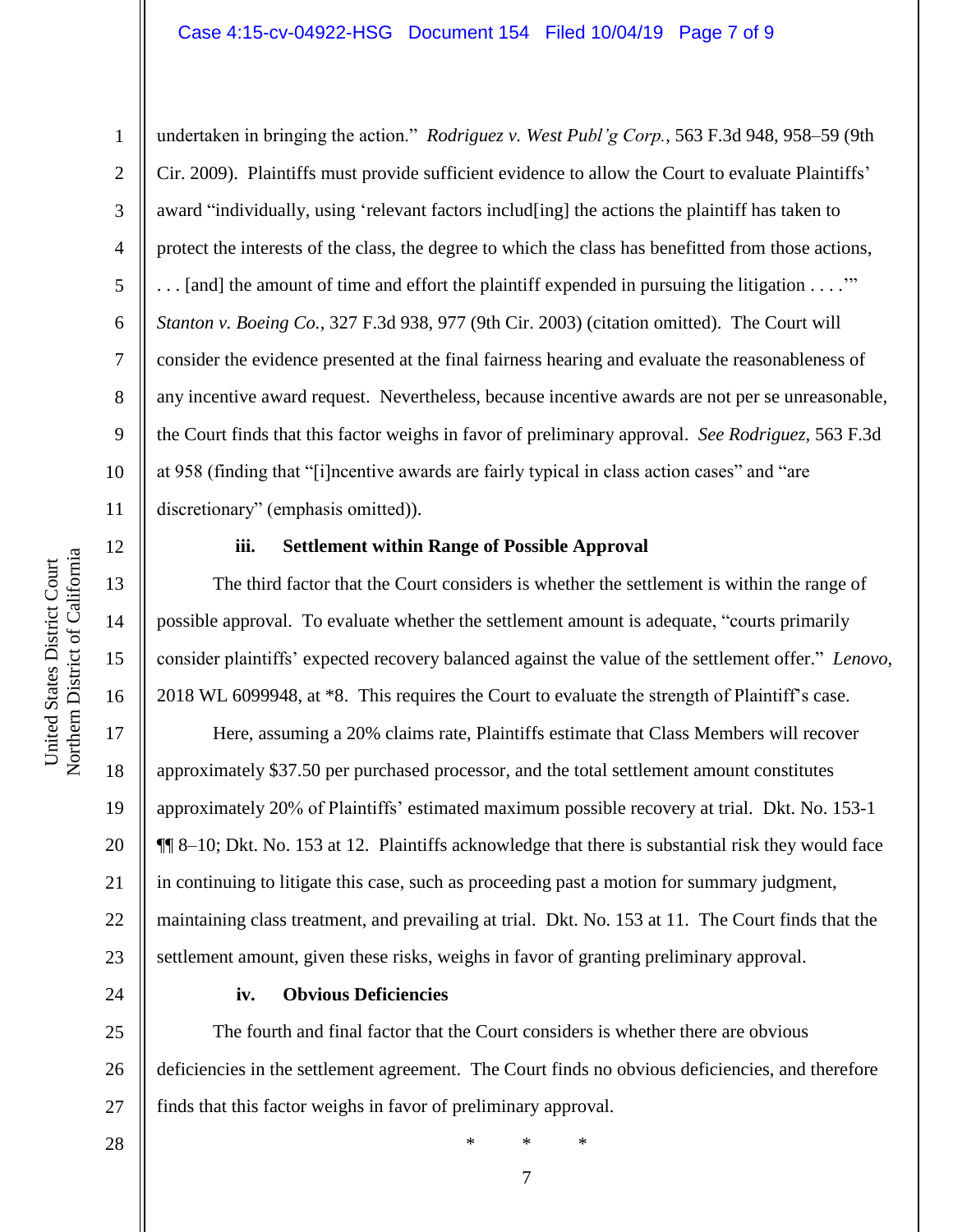Having weighed the relevant factors, the Court preliminarily finds that the settlement

| $\overline{2}$ | agreement is fair, reasonable, and adequate, and <b>GRANTS</b> preliminary approval. |                                                                                                                               |  |  |
|----------------|--------------------------------------------------------------------------------------|-------------------------------------------------------------------------------------------------------------------------------|--|--|
| 3              | IV.                                                                                  | <b>MOTION FOR FINAL SETTLEMENT APROVAL AND ATTORNEYS' FEES</b>                                                                |  |  |
| 4              |                                                                                      | The Court DIRECTS the parties to include both a joint proposed order and a joint                                              |  |  |
| 5              |                                                                                      | proposed judgment when submitting their motion for final approval.                                                            |  |  |
| 6              | V.                                                                                   | PROPOSED CLASS NOTICE PLAN                                                                                                    |  |  |
| 7              |                                                                                      | For Rule $23(b)(3)$ class actions, "the court must direct notice to the class members the best                                |  |  |
| 8              |                                                                                      | notice that is practicable under the circumstances, including individual notice to all members who                            |  |  |
| 9              |                                                                                      | can be identified through reasonable effort." Fed. R. Civ. P. $23(c)(2)(B)$ .                                                 |  |  |
| 10             |                                                                                      | With respect to the content of the notice itself, the notice must clearly and concisely state                                 |  |  |
| 11             |                                                                                      | in plain, easily understood language:                                                                                         |  |  |
| 12             |                                                                                      |                                                                                                                               |  |  |
| 13             |                                                                                      | the nature of the action;<br>(i)<br>the definition of the class certified;<br>(ii)                                            |  |  |
| 14             |                                                                                      | the class claims, issues, or defenses;<br>(iii)<br>that a class member may enter an appearance through an attorney if<br>(iv) |  |  |
| 15             |                                                                                      | the member so desires;<br>that the court will exclude from the class any member who requests<br>(v)                           |  |  |
| 16             |                                                                                      | exclusion;<br>the time and manner for requesting exclusion; and<br>(vi)                                                       |  |  |
| 17             |                                                                                      | the binding effect of a class judgment on members[.]<br>(vii)                                                                 |  |  |
| 18             | Fed. R. Civ. P. $23(c)(2)(B)$ .                                                      |                                                                                                                               |  |  |
| 19             |                                                                                      | The Court finds that the proposed notices, Dkt. No. 152-1, Exs. C and D, are the best                                         |  |  |
| 20             | practicable forms of notice under the circumstances.                                 |                                                                                                                               |  |  |
| 21             | VI.                                                                                  | <b>CONCLUSION</b>                                                                                                             |  |  |
| 22             |                                                                                      | For the foregoing reasons, the Court GRANTS Plaintiffs' motion for preliminary approval                                       |  |  |
| 23             |                                                                                      | of class action settlement. The parties are <b>DIRECTED</b> to meet and confer and stipulate to a                             |  |  |
| 24             |                                                                                      | schedule of dates for each event listed below, which shall be submitted to the Court within seven                             |  |  |
| 25             |                                                                                      | days of the date of this Order:                                                                                               |  |  |
| 26             |                                                                                      |                                                                                                                               |  |  |
| 27             |                                                                                      |                                                                                                                               |  |  |
| 28             |                                                                                      |                                                                                                                               |  |  |